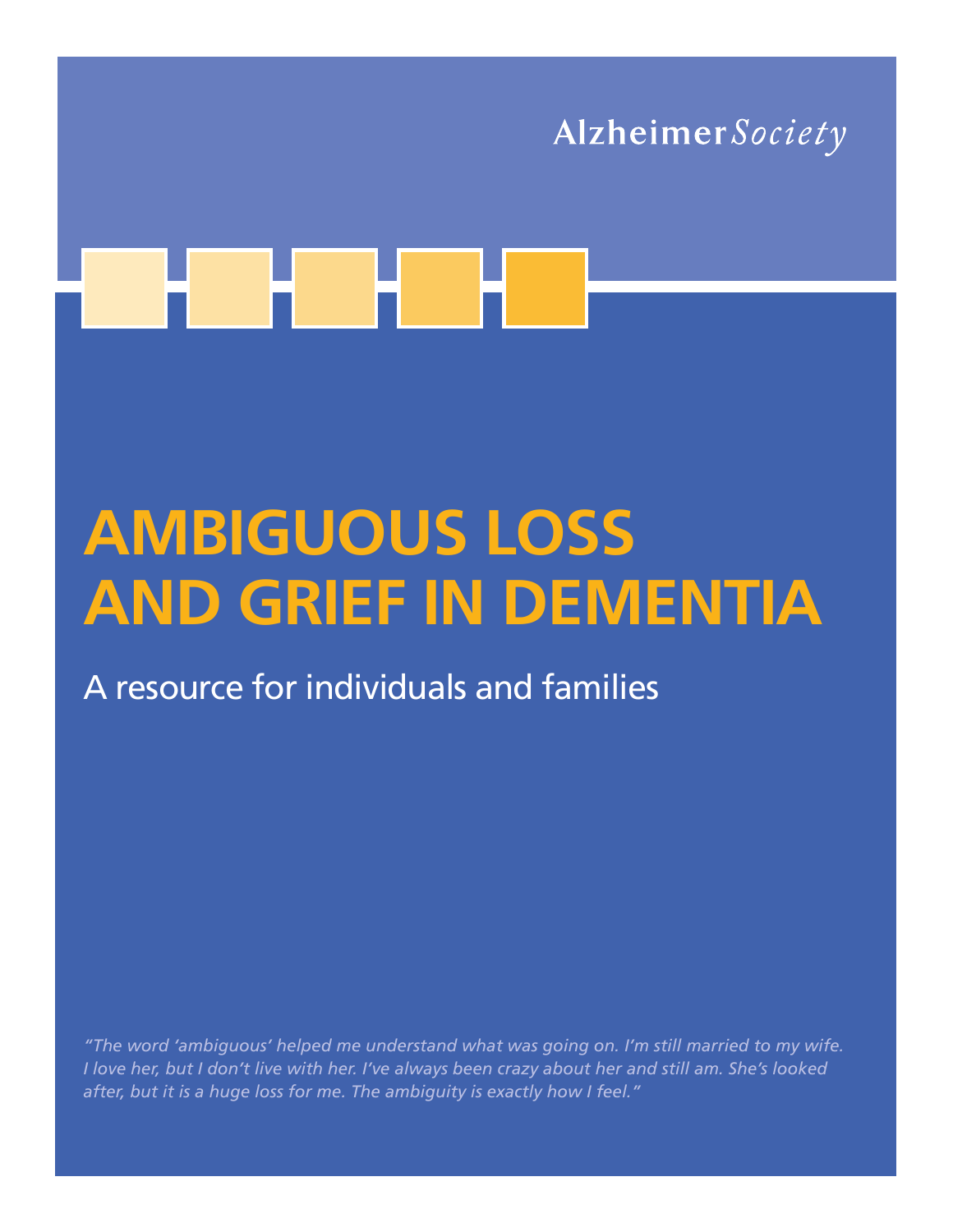The Alzheimer Society is the leading nationwide health charity for people living with Alzheimer's disease and other dementias. Active in communities right across Canada, the Society:

- Offers information, support and education programs for people with dementia, their families and caregivers;
- Funds research to find a cure and improve the care of people with dementia;
- Promotes public education and awareness of Alzheimer's disease and other dementias to ensure people know where to turn for help;
- Influences policy and decision-making to address the needs of people with dementia and their caregivers.

For more information, contact your local Alzheimer Society or visit our website at www.alzheimer.ca



© June 2019, Alzheimer Society of Canada. All rights reserved.

# Alzheimer Society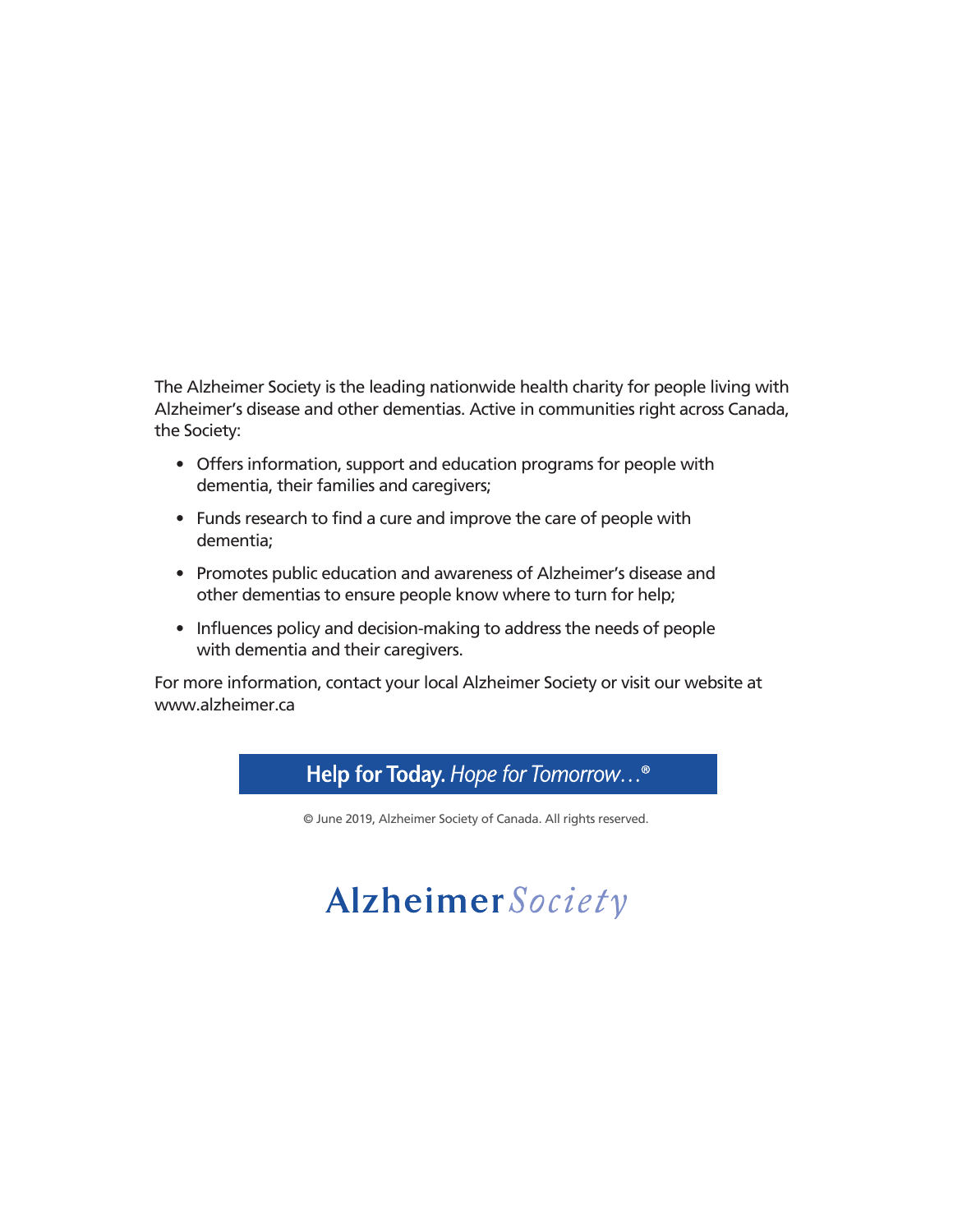#### **Ambiguous loss and grief in dementia: A resource for individuals and families**

This resource is meant primarily to help you, as a caregiver, gain a better understanding of how loss and grief can affect you and the person with dementia. It also provides valuable information to help people with dementia deal with their own losses and grief, and live as well as possible with the disease. In addition, you will find useful strategies and tips to:

- Help you cope with multiple losses and grief
- Stay connected to the person with dementia
- Remain healthy and resilient through the progression of the disease

Loss and grief are among the most significant and challenging issues you will face as a caregiver when supporting a person with dementia. Dementia is a fatal, progressive and degenerative disease that destroys brain cells. Whether you are caring for your spouse, your parent or a friend with dementia, you may experience losses and grief in different ways at all stages in the dementia caregiving journey.

As a caregiver, you may grieve:

- The loss of your dreams and plans for the future
- The loss of a confidant and partner
- The loss of shared roles and responsibilities
- The progressive losses in the life of the person with dementia

The ambiguous loss that you may feel caring for a person with dementia can make the caregiving experience even harder. Fortunately, understanding loss and grief can help to ease the effects of the disease.

**Acknowledgement:** A sincere "thank you" goes to the caregivers and people with dementia whose lived experience is reflected in the stories and quotes used throughout this booklet. Please note that the names included in the stories have been changed.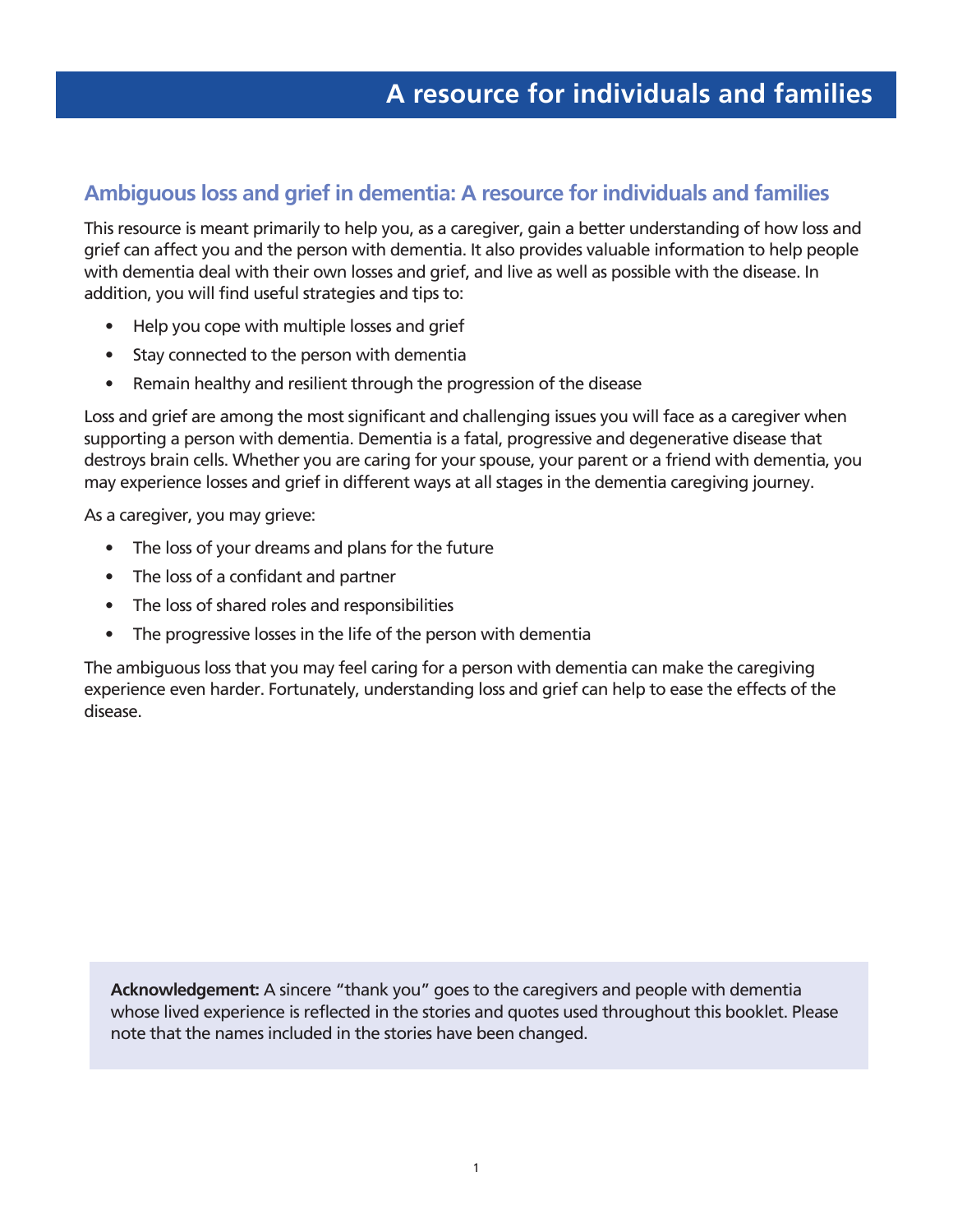#### **What is ambiguous loss? Why is it important?**

Ambiguous loss is a type of loss you feel when a person with dementia is physically here, but may not be mentally or emotionally present in the same way as before.

This is very different from the loss and grief of sudden death, as an example, where you clearly know that the person is gone. With a death, you are more likely to get support from family and friends, and may eventually find closure through traditional mourning rituals and the natural grieving process.

Ambiguous loss complicates grief. It may be hard for you to recognize this grief or know how to grieve when the abilities of the person with dementia have changed.

Grief can be frozen and it can put your life on hold. If you don't allow yourself to grieve or resume some of your regular activities, coping may be harder as the disease progresses.

Ambiguous loss also confuses relationships and can prevent moving on. For example, you may feel as if you are no longer in a marital relationship if your spouse no longer knows who you are. Yet your spouse, regardless of their abilities, is still a whole person who can be reached at all stages of the disease.

Recognizing these feelings and understanding the concept of ambiguous loss can help to ease the effects. With guidance and support, you can work through these feelings, begin to grieve the losses and stay connected to the person with dementia while also building your own strength and resilience.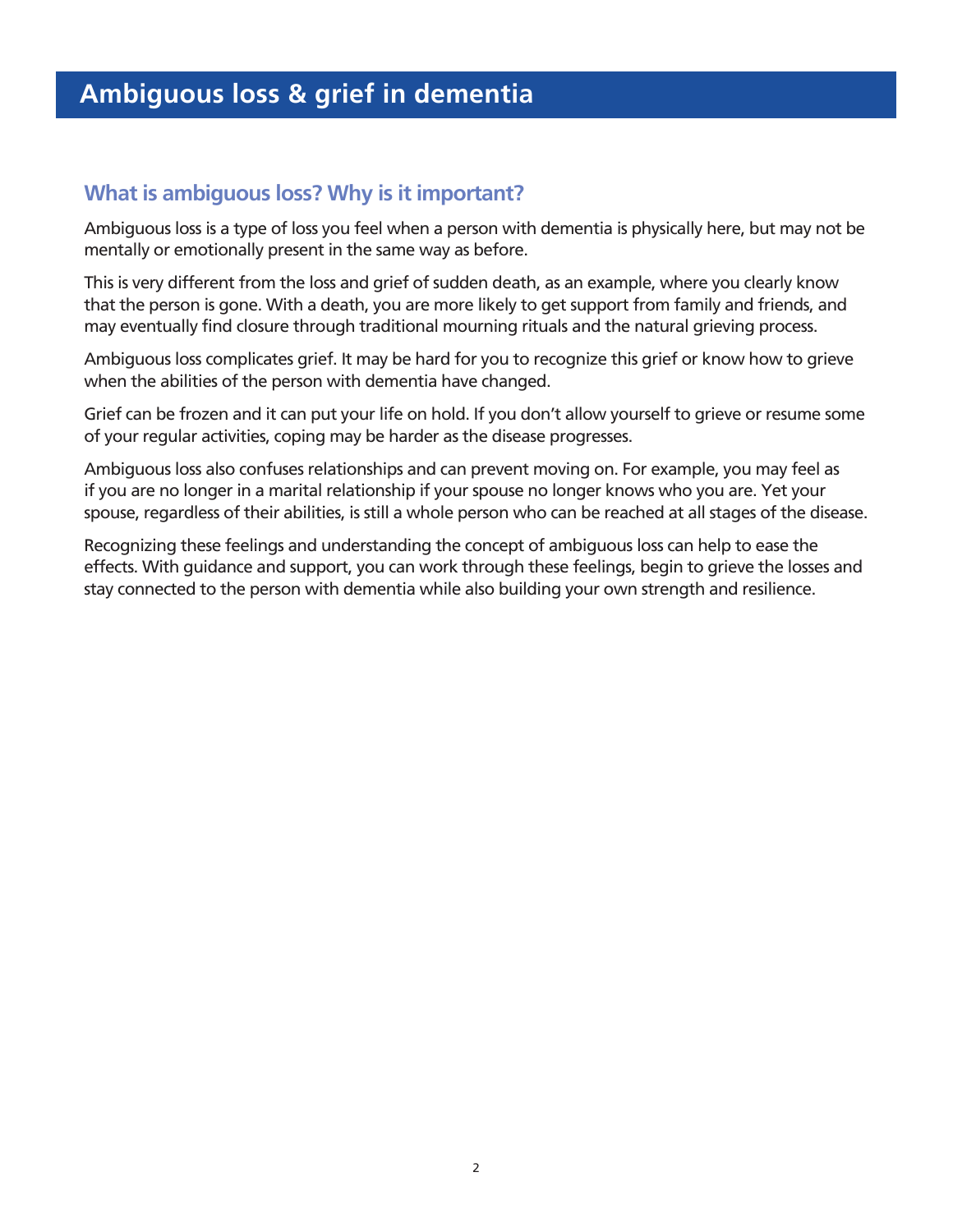#### **Normalizing and acceptance**

Whether you are caring for your spouse, your parent or a friend with dementia, the unique kinds of losses and grief you may feel are often not recognized, acknowledged or understood by the people around you. If your grief isn't acknowledged or understood by others, it only adds to your grief and you can feel more alone.

Naming your feelings and talking about them with healthcare providers, Alzheimer Society staff or other caregivers can help you understand your losses and grief, and see that this is a normal and valid response to a disease that changes the person over a period of time.

You may no longer feel so alone knowing someone is truly listening to and acknowledging your concerns. Talking with knowledgeable professionals, or peers in a support group going through a similar experience, gives you opportunities to learn strategies for coping and living with the losses.

Reaching out for support in these ways can also help both the caregiver and the person with dementia to grieve. Adjusting to loss and accepting the disease can help both of you move forward to make the changes needed to live as well as possible with dementia.

**"My husband has been open about his disease all along, so everybody knows. Because he's open about it, I tell people too and that helps me. If you think about Alzheimer's like any other disease, there shouldn't be a stigma. I had breast cancer. He has Alzheimer's disease and we're dealing with it. He decided he could either accept it or get in a funk."** 

**"Baring my soul in front of strangers felt right. It was absolutely incredible. All the other people in the support group were going through exactly the same emotions as I was. I could see the grief in their faces and it was just like me."**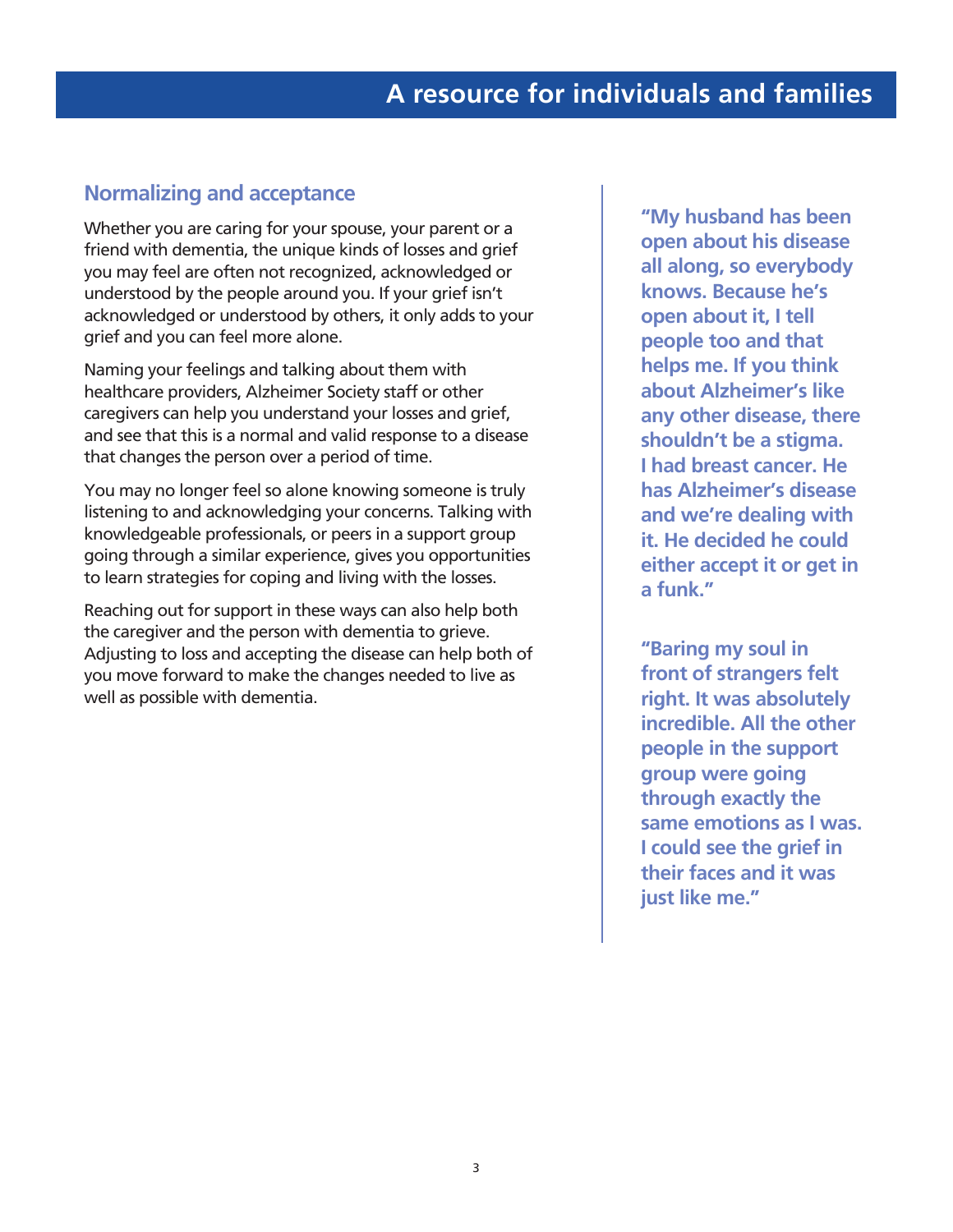# **\*André's story**

#### **Living with losses: sharing makes it easier for a person with dementia**

André felt as if his world had ended when he was first diagnosed with dementia. "In one hour, you can go from being independent to feeling very dependent," he says. But his conversations with a supportive geriatric nurse helped André to see the future more positively.

"A diagnosis is not the end of things. I didn't like the idea of giving up and I decided that wasn't going to happen. There is life after dementia and I'm living as productive a life as possible. I enjoy gardening and taking the dog for long walks alone, which was a concern for my family," says André, who now carries a phone with a GPS tracker so he can continue one of his favourite activities independently and safely.

Joining an Alzheimer Society support group also helped André to cope with his feelings of loss and grief. "You have to adapt and accept the changes in your life, which is hard. Those group meetings helped me through some rough patches. We need one another for support. Sharing with other people makes it easier and we can build on each other's knowledge," he says.

It is normal to feel a sense of loss and grief when you are diagnosed with dementia. There is also ambiguity and uncertainty about how the disease will progress, whether slowly or quickly, and how it will affect your relationships with family and friends, your daily life and plans for the future.

Talking openly with family, friends, healthcare providers, Alzheimer Society staff or peers in a support group about your fears, feelings and concerns is a useful first step that can help to normalize the feelings people have about the disease.

*\*The names in this story have been changed*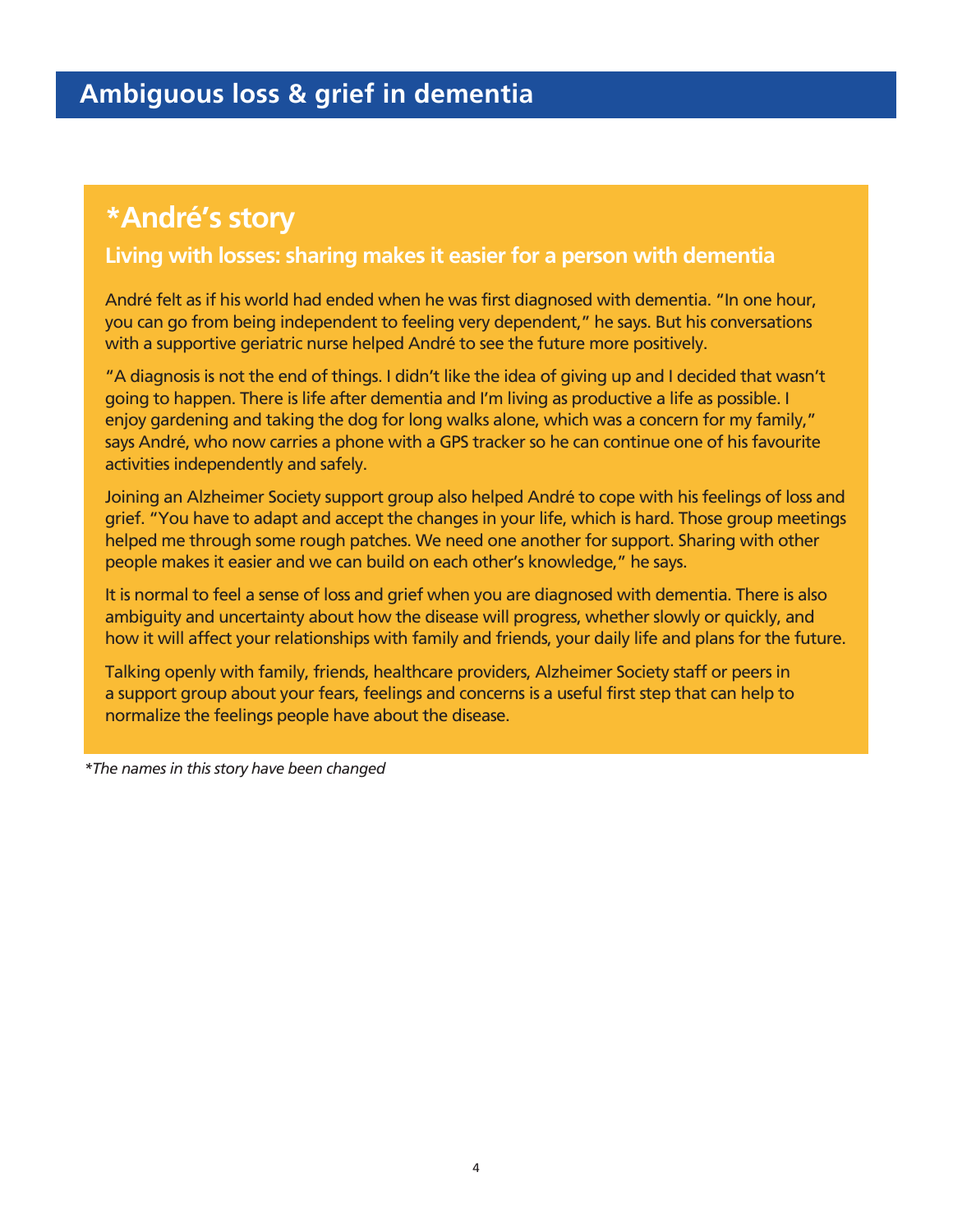#### **Helping the person with dementia live with losses and grief**

A person in the early stages of dementia will likely experience their own range of emotions, including grief over the diagnosis and the losses associated with their symptoms. The person may grieve the anticipated:

- Losses in memory
- Problems with thinking
- Changes in their ability to do things
- Loss of personal independence
- Changes in their relationships with others

In the early stages, encourage the person to talk openly about their fears and express their wishes about how they would like to live well with dementia. Planning for the future, while the person is still able to express their wishes and desires, gives the person with dementia some control over their life at a time when they might be feeling helpless.

Knowing the person's wishes will also help you later to make decisions on their behalf that reflect their values, beliefs and preferences. For more information about how to support the person with dementia in decision-making, refer to the Alzheimer Society's information sheet *Decision-Making: Respecting Individual Choice*, available at www.alzheimer.ca/brochures.

#### **Strategies to help the person with dementia live with losses and grief**

As the disease progresses, the person with dementia may not be able to understand or express the losses and grief they are experiencing but still may have a general feeling that something is wrong. Their grief may be expressed through feelings of being anxious or agitated.

You can support the person with dementia in dealing with these losses in many different ways:



**Focus on what the person can do** at each stage of the disease, rather than the abilities that have been lost.



**Acknowledge their grief**. Listen with empathy and offer comfort and reassurance without denying or discounting their expressed feelings.



**Look for ways to make meaningful connections** with the person each day. For tips on connecting with the person at every stage of the disease, see the Alzheimer Society's information sheet on *Communication*, available at www.alzheimer.ca/communication.



**Share your intimate knowledge of the person with dementia** – personality, needs, interests, likes, dislikes, favourite activities and life history – with any staff providing care so they are better able to support and connect with that person as a unique individual. The Alzheimer Society's *All About Me* booklet, available at www.alzheimer.ca/allaboutme, is a helpful resource for recording this information.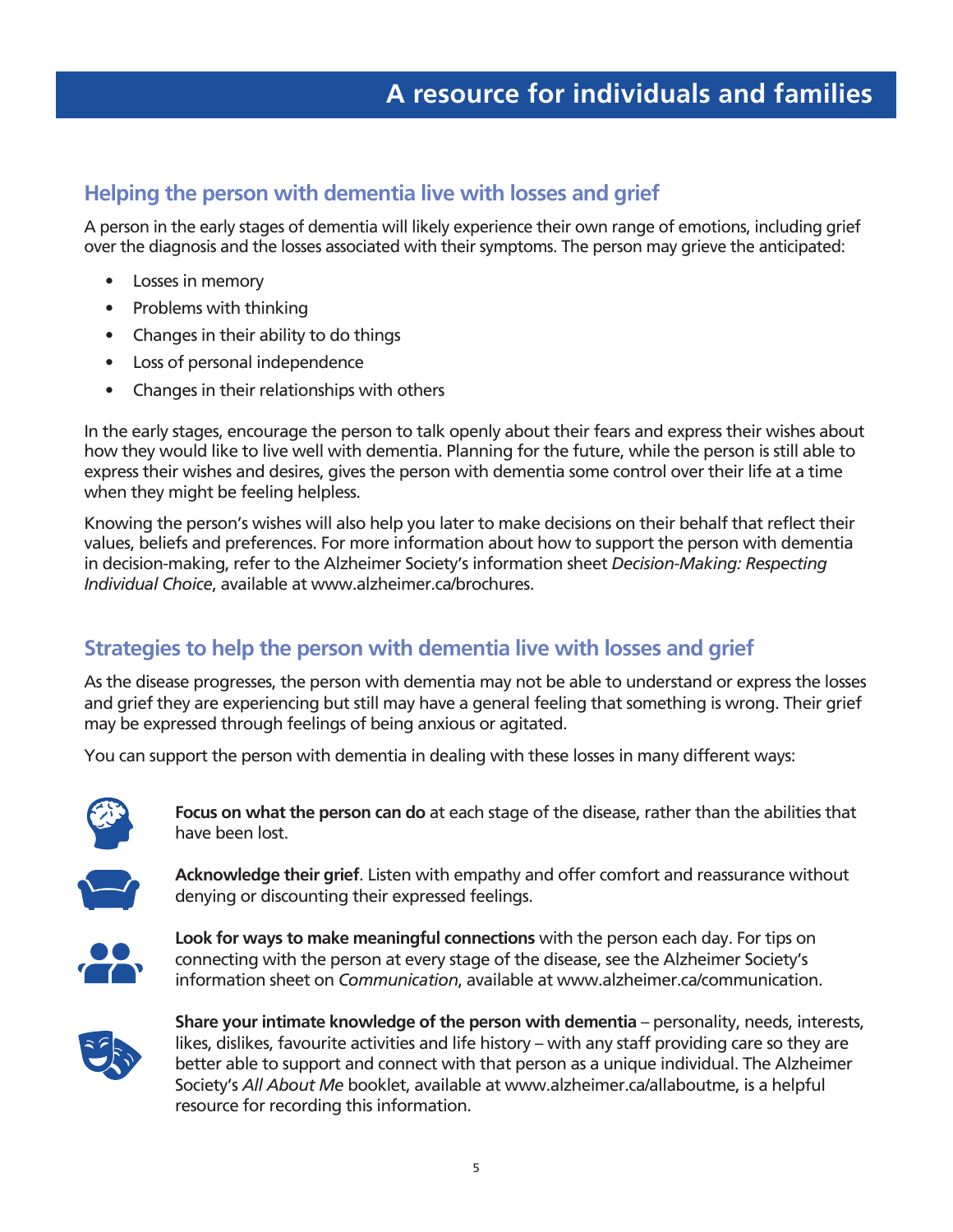**"I miss my best friend. My wife has always been my best friend. We used to be able to share our joys, our concerns, our hopes and our dreams with each other. We were great sounding boards for each other as we dealt with our jobs, our children and our lives. Now I have no one with whom to share my concerns – yes, I can talk to the children, and some of my friends, but it's not the same as talking something over with someone you know as intimately as your spouse."** 

#### **Grieving the losses along the way**

#### **Grieving is a normal and healing response to loss.**

The loss and grief you experience caring for a person with dementia is ongoing: not a one-time trauma, like the sudden death of a family member or friend. As changes occur, it can be helpful to identify and acknowledge the losses, and turn to your circle of support to talk about your grief in response to these events. Some changes that may lead to feelings of grief might include:

- Losses in memory and cognitive function
- Loss of a driver's license
- The loss of being able to travel together
- The need for outside help in the home
- The move to a long-term care home
- Palliative care, dying process and death
- Adjustment to the loss of the caregiving role

Healing happens when you allow yourself to feel the pain and grieve the losses along the way, rather than avoiding or denying your grief. You can then move on and adapt to these losses by making positive changes to enhance the quality of life for the person with dementia while taking care of your own needs too.

### **\*Satya's story:**

When Satya began attending a grief support group in her community, she didn't understand that her way of dealing with her mother's dementia was a grief reaction. "I kept thinking I could fix my mother and make her better. I was losing her and trying to find her. I experienced a lot of depression and didn't know why. I had no idea it was grief," she says.

Listening to others in the group, Satya realized she was grieving and came to accept that she could not bring her mother back. "I understood it all a little better. Physically she was my mother, but mentally she was gone. I learned you have to grieve each one of the losses, feel the loss and move on. I decided to let it go and just be with my mother," she says.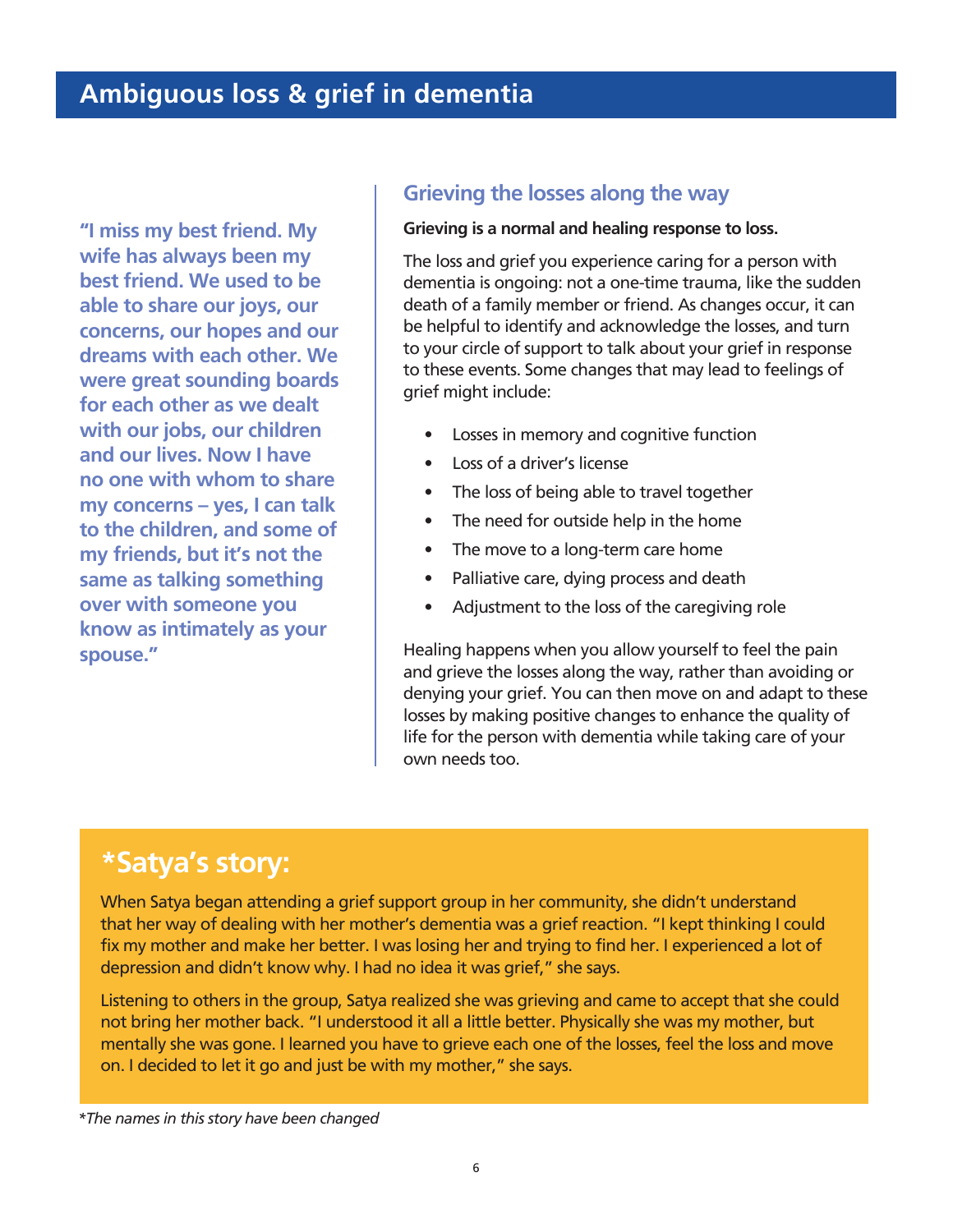#### **Grieving styles**

Each person grieves losses in their own way. Some caregivers are more likely to experience and express their grief through feelings like:

- **Sadness**
- Hopelessness
- **Loneliness**
- Anger
- Guilt

If your style of grieving is "**feeling**" it may help to:

- Share your feelings with a supportive audience
- Join a peer support group

Other caregivers are more likely to experience and express grief through their thoughts and actions. If your style of grieving is "**doing**" it may help to:

- Get practical information
- Find solutions to problems
- Do things for yourself and the person with dementia

Many caregivers blend these "feeling" and "doing" grieving styles, and can benefit from any or all of these strategies for coping and adapting to losses.

**"What grieving people need most is permission to grieve in their own style and their own time without being fixed or 'hurried' along. They need access to support and honest, accurate information about healthy grief so that they can seek help if they become stuck or overwhelmed."**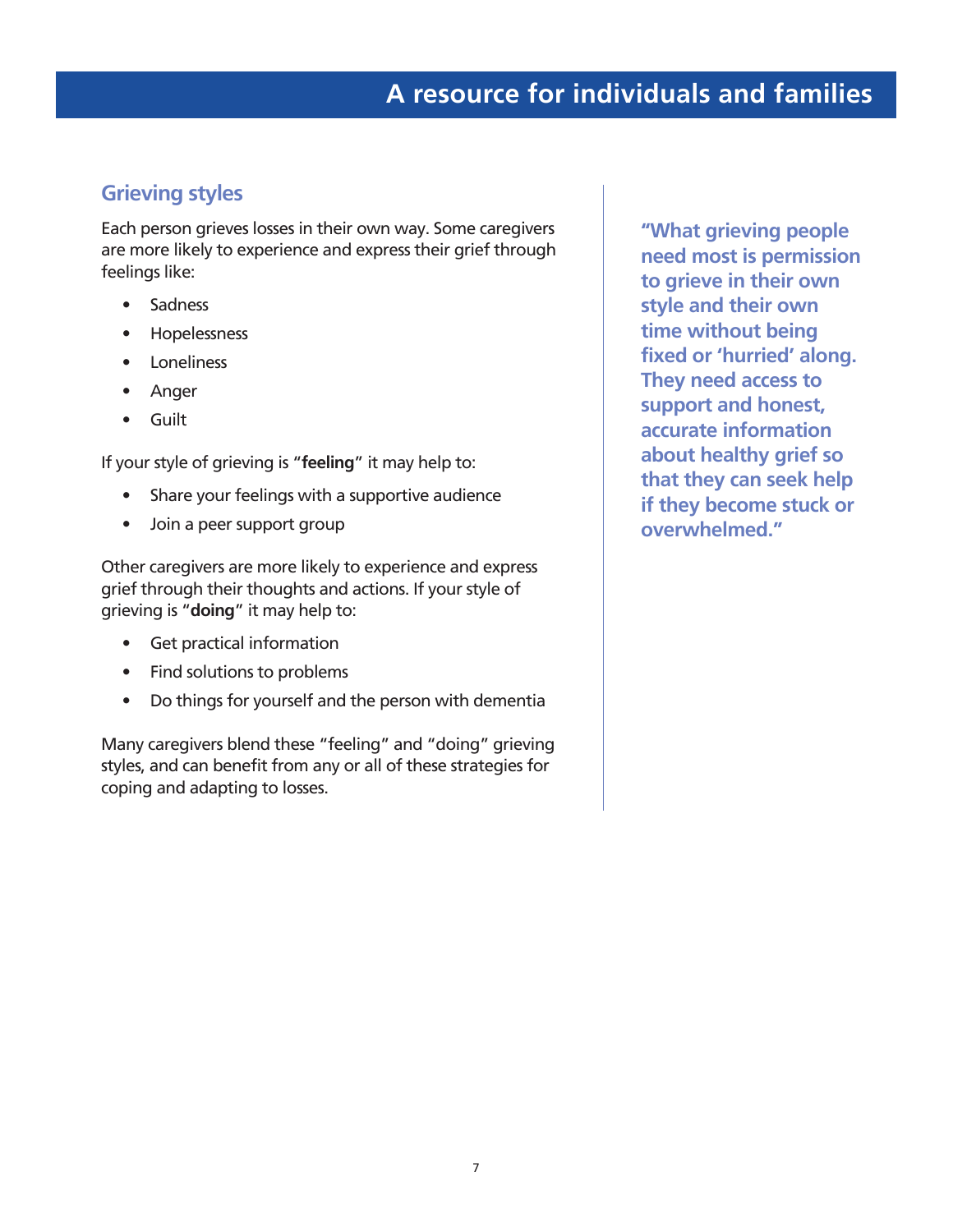# **\*Kurt and \*June's story:**

#### **Making changes and adapting to the losses**

When Kurt was diagnosed with young onset Alzheimer's disease, he and his wife June talked about the changes they should be making in their lives. Although Kurt was still able to drive, they decided to sell their house and move to a condominium in the city before he had to give up his license. "Even though I do drive, I don't like to and I'm also aging. We moved before he started to decline and now live in an area where we can walk almost anywhere. It's been a godsend," she says.

June and Kurt fulfilled their retirement dream of travelling to Europe, even though it was a different kind of trip than she had envisioned. "Travelling wasn't easy. We would have split the responsibilities in the past. I had to take care of everything and keep track of him. But we did it," she says.

They still exercise together, go to social groups with old friends, and host a drop-in brunch every week for their children and grandchildren. "I keep as much of the old relationship alive as I can by doing some of the things we always did. The connection between us is changed, but I keep it going," says June.

She also recognizes the importance of balancing care for her husband and herself. "I try to keep a life for myself. I go curling one day a week in the winter. I sing in a choir and I go to lunch with friends," says June. "We have had some wonderful years since Kurt's been diagnosed and we're living our lives as fully with Alzheimer's as we can."

*\*The names in this story have been changed*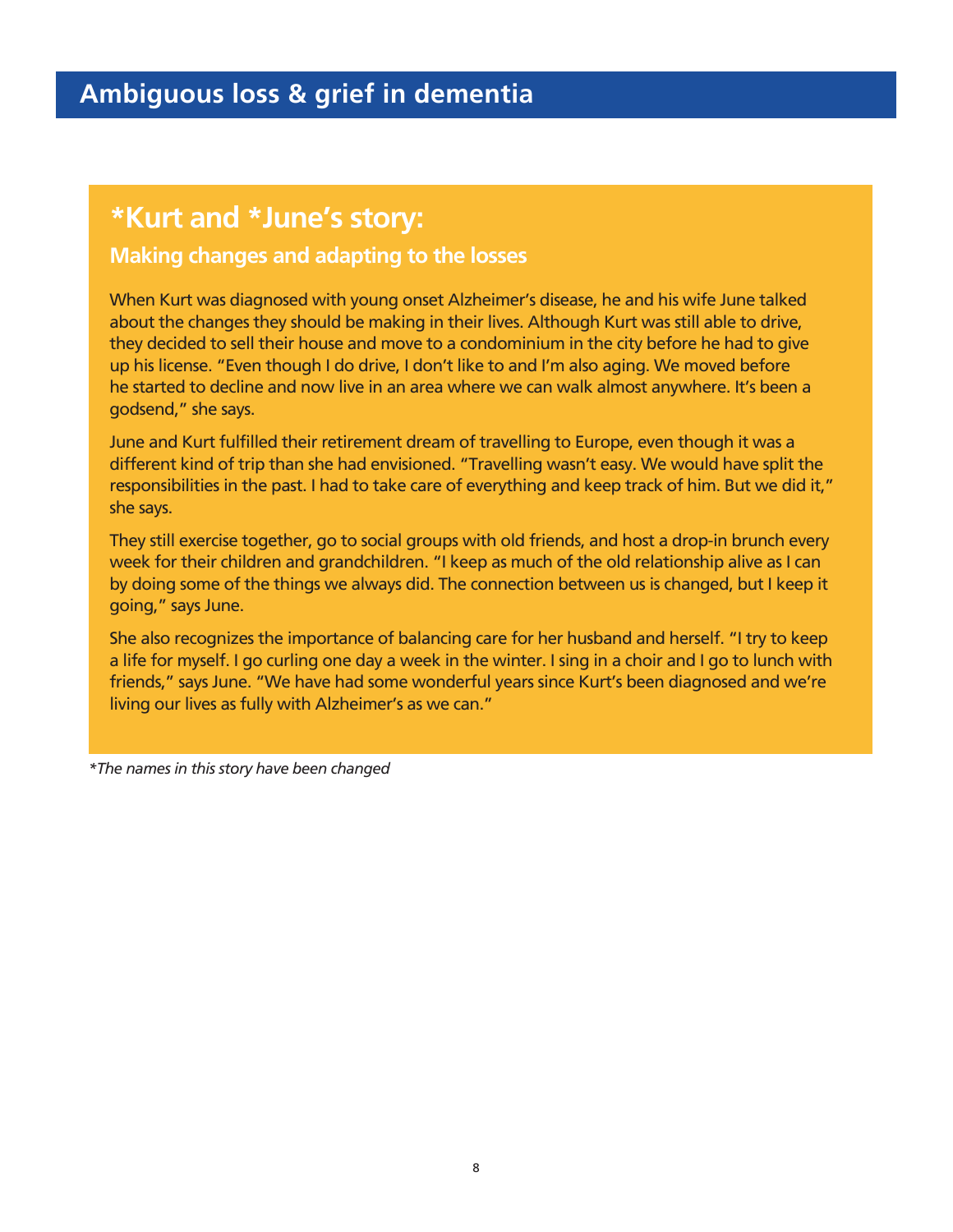#### **Reaching out to your circle of support**

Seeking out support is one of the most positive and powerful ways of dealing with the feelings of ambiguous loss and grief that come with caring for your spouse, your parent or a friend with dementia. There are many ways to do this.

Many families are able to help and offer meaningful support to one another to cope with their losses and share their grief. Sometimes, however, they are going through their own grief and loss reactions and are not able to provide support to others.

Your circle of support may go beyond your biological family. It's important to reach out to individuals in your life who are your "psychological family," a term that means the people you naturally turn to in times of crisis and celebration.

Identify the people in your life who are there for you in good times and bad. These are the individuals who may be able to understand the losses and grief you are experiencing, acknowledge your remarkable efforts and successes, and give vital support.

Your psychological family can be a diverse group. It might include:

- Friends
- Neighbours
- Co-workers
- Faith leaders
- Family members who "get it"
- Staff at an adult day program, long-term care home or your local Alzheimer Society
- A geriatrician, family doctor or other healthcare provider

Joining a peer support group gives you a unique opportunity to talk about feelings of ambiguous loss and grief, and share lessons learned with people going through many of the same experiences as you.

Getting one-on-one counselling and support from Alzheimer Society staff or healthcare providers can also help you understand and grieve the losses, and learn how to ease their effects.

**"My husband and I go regularly to a young onset support group. The huge benefit is you make connections with other people like you. We've made friends in the group and we get together with them socially. That's the best support."**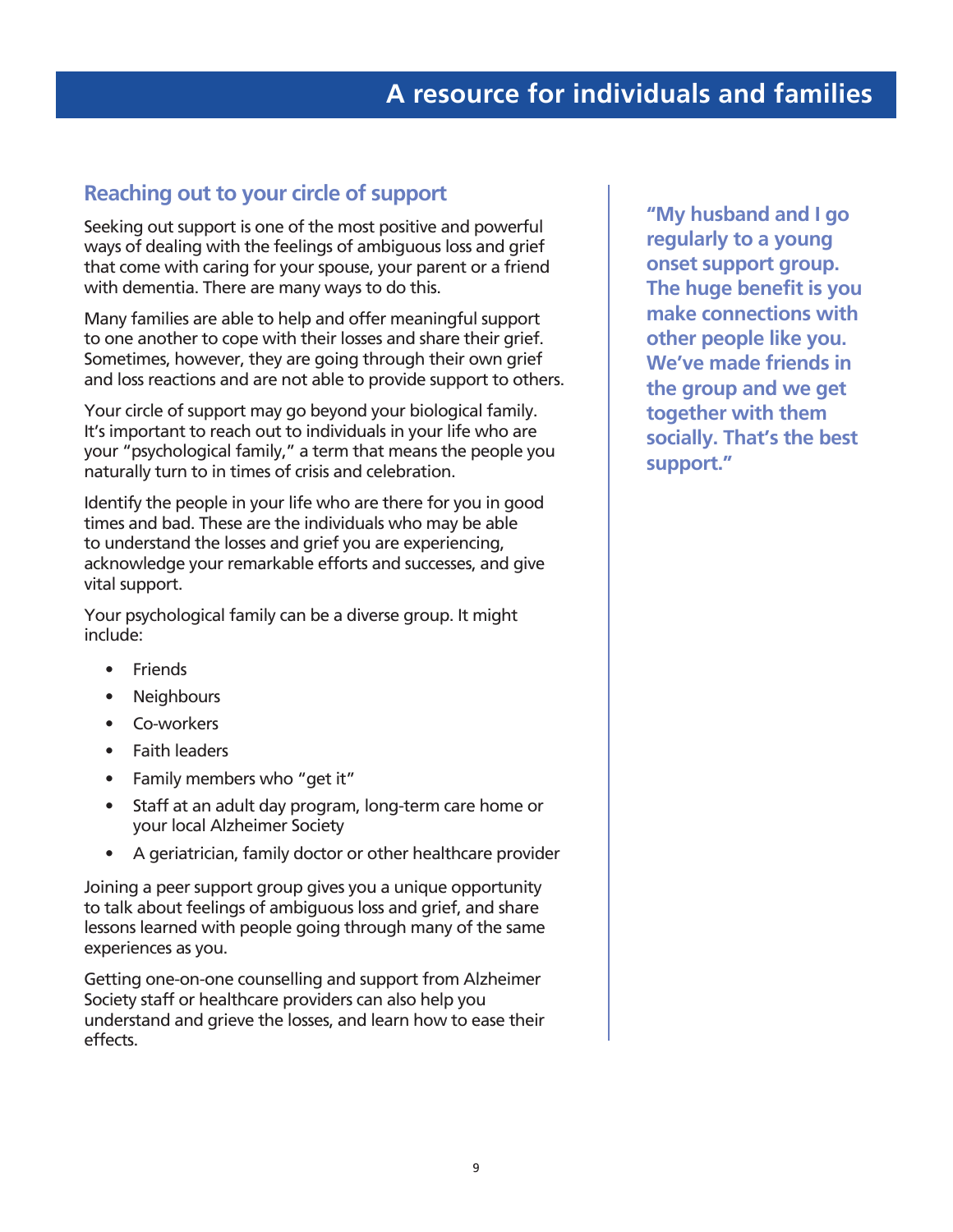## **Ambiguous loss & grief in dementia**

#### **Try thinking about your losses differently**

With ambiguous loss, it is common to have what may seem like contradictory thoughts about the losses you are experiencing. This can be stressful because these thoughts often stir up mixed feelings and highlight the many uncertainties that surround dementia. Fortunately, to help cope with ambiguous loss, you can learn how to handle thoughts about loss that seem contradictory.

#### **Try this tip**

Recognize that what may at first seem like contradictory thoughts about loss are not necessarily contradictory. Do this by shifting the way you think about ambiguous loss.

Instead of believing that your thoughts about loss are either correct or incorrect, accept that many differing thoughts can occur at the same time and still accurately reflect the losses you are feeling. This shift in thinking can help you continue to connect to the person with dementia in a meaningful way.

To make this mindshift, practice changing how you view the losses you are experiencing by replacing "either/or" thoughts with "both/and" thoughts (this is sometimes referred to as "paradoxical thinking"). For example:

| Instead of "either/or"                         | Try "both/and"                                  |
|------------------------------------------------|-------------------------------------------------|
| I can either take care of the person with      | I can take care of both myself and the person   |
| dementia or myself.                            | with dementia.                                  |
| I am either the person with dementia's         | I am both the person with dementia's daughter   |
| daughter or their caregiver.                   | and their caregiver.                            |
| I either love the person with dementia exactly | I both love the person with dementia exactly as |
| as they are now or I miss how they used to be. | they are now and miss how they used to be.      |

#### **Check out this tip in action**

Here's how a daughter taking care of her mom started to look at ambiguous loss differently:

**"Something is lost, but something is not lost. So I started to look for things that were still part of my mom. She still has a sense of humour and I can still share a laugh with her. She still has an emotional part of her, so I zero in on the emotion of the event because it's on a level where she gets it."** 

#### **Next steps**

Work with Alzheimer Society staff, healthcare providers or others in your support network to practice this shift in thinking.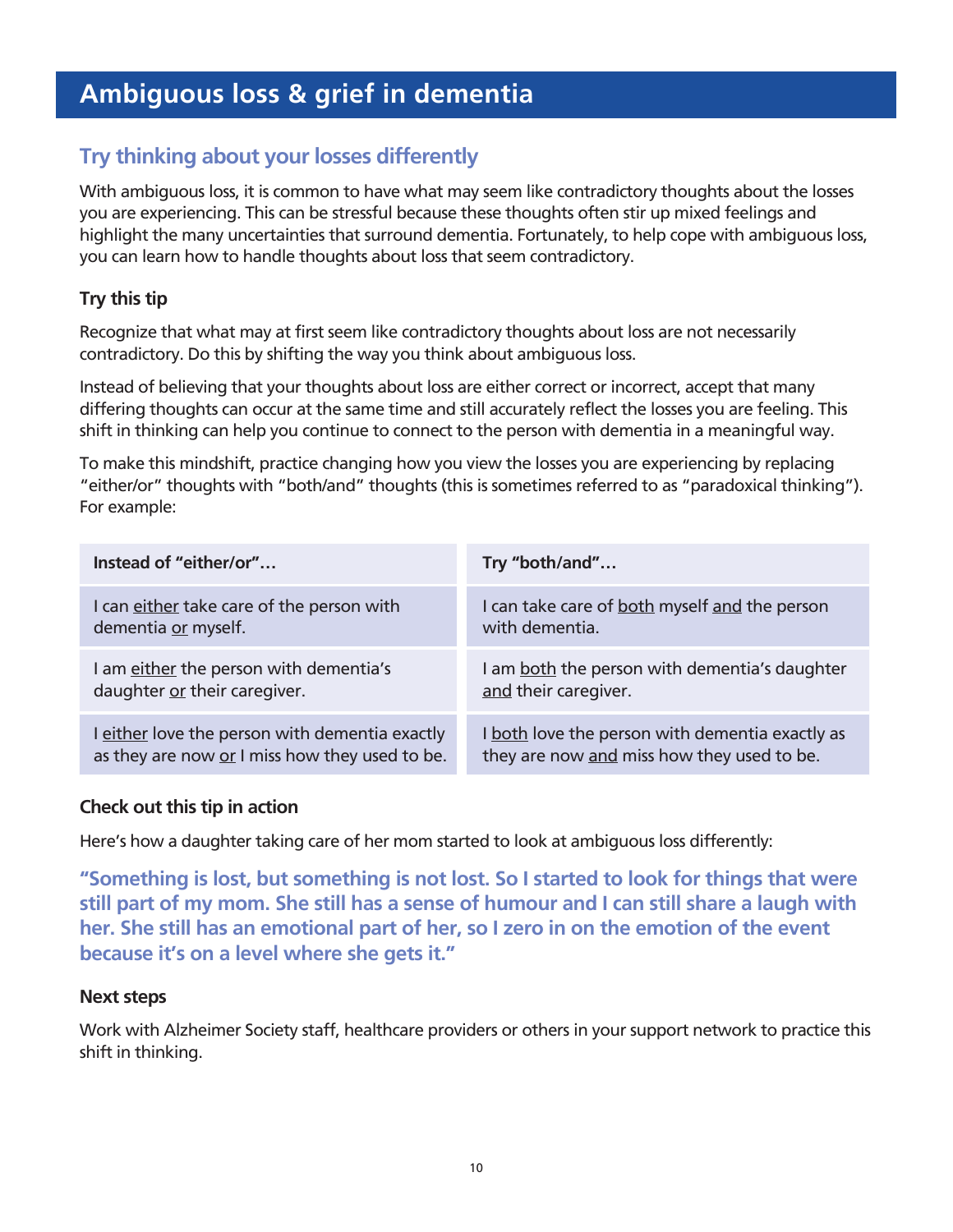#### **Building resilience and planning for the future**

Resilience is the remarkable quality that helps an individual to adapt positively to challenges and changes in life, and the losses and grief experienced in caring for a person with dementia.

There are many things you can do to boost your resilience:



Reach out for support and work with your doctor to treat conditions such as depression.



Stay physically active and eat a healthy diet.



Remain mentally active and socially involved.



Try stress management and relaxation activities like yoga, meditation or Tai Chi.



 $\overline{\mathcal{L}}^{(0)}$ 

Take regular breaks from caregiving responsibilities.

Listen to positive feedback on your personal strengths from supportive friends and family, healthcare providers, Alzheimer Society staff or peers in a support group.



Find ways to stay connected to the person with dementia as they are today.



Maintain and nurture meaningful relationships with friends and family, and make new friends too.

Though it is difficult, it is also important to be realistic about how the disease will affect the person over time. You need to plan for a life on your own after the person with dementia is gone.

**"I knew this was happening and I knew it wasn't going to change. You have to figure out what you need and what gets you through things. I'll go to the market and have tea with a friend.**

**Other people have lost friends through this process. I know how much I will need friends later."**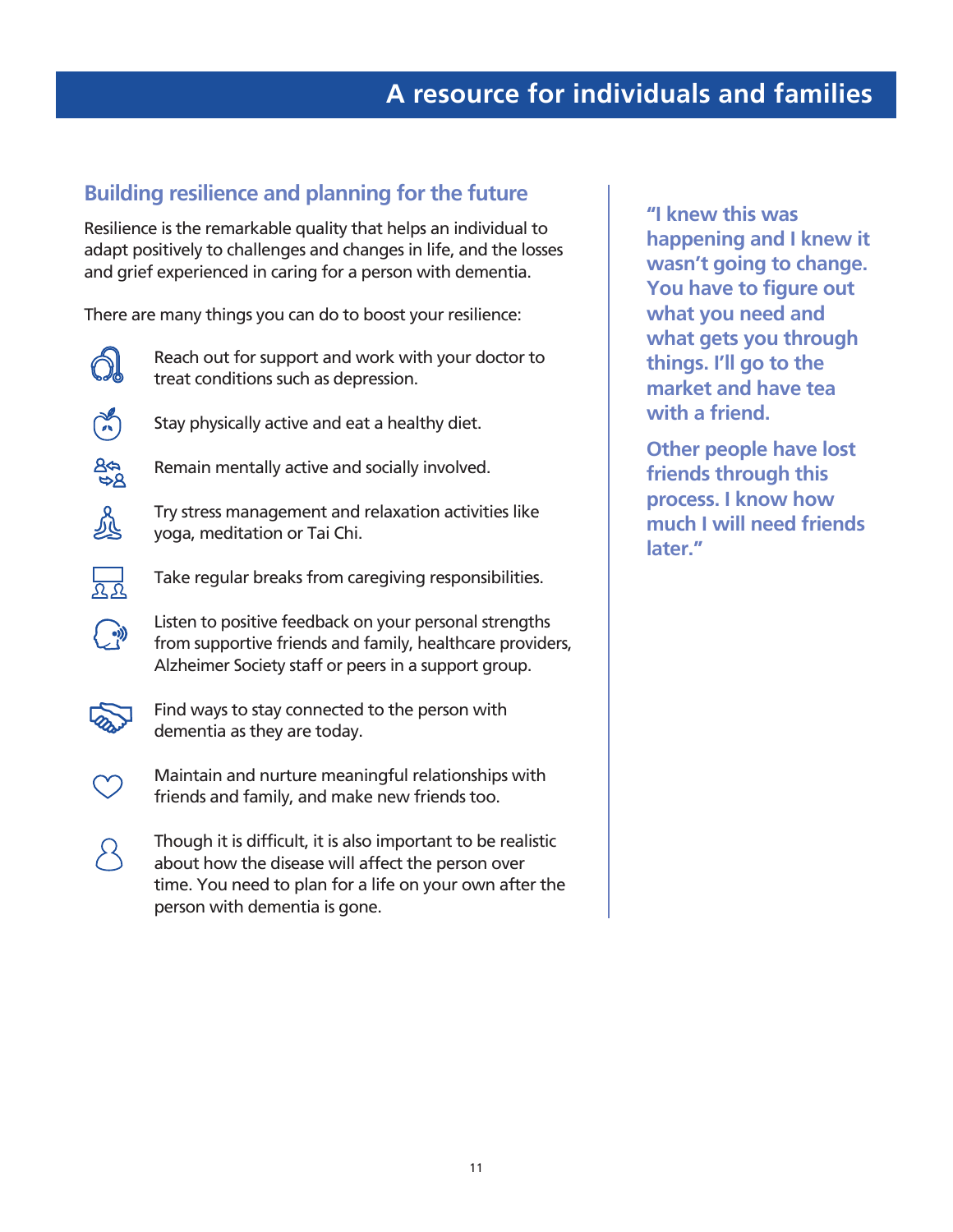#### **Strategies for living positively with ambiguous loss and grief**

There are many steps you can take to live positively with your losses and grief while caring for someone with dementia:

- $\blacktriangledown$  Reflect on the losses that occur in the life of the person with dementia and your own life too. Acknowledge, express and share the grief you feel in response to those losses with a person or people whom you know will understand and be supportive.
- **Normalize** and begin to accept your feelings of ambiguous loss and grief by talking to other caregivers who feel the same emotions and go through a similar experience, as well as Alzheimer Society staff who support people with dementia and their caregivers.
- Stay connected to family and friends. Strengthen existing relationships, and be open to building new relationships with others who can be supportive and enhance your life amid the loss and grief.
- Look after your own needs. Stay physically active, eat as well as possible, and do what you need to relieve stress. Take breaks from care. These things will boost your health and morale, and help you to make better decisions and be more effective as a caregiver.
- $\mathbf\vec{v}$  Let your family and friends know how they can help, rather than assuming people know what you need.
- Seek out information about dementia and what to expect. Talk to others who are caregivers at different stages of the journey. This knowledge gives you more ideas and information about how best to cope with the disease and plan for the future.
- Seek out support from family and friends, professional organizations such as the Alzheimer Society, a professional counsellor, and/or participate in support groups.
- Share your own experience and contribute by helping others in a similar situation.
- **Get involved and volunteer** with your local Alzheimer Society. Learn how to advocate for your own needs and the needs of your family member or friend with the disease.
- **Z** Express grief in creative ways through writing, painting, photography or other art forms.
- **Recognize and value your growth as a person**, which resulted from caring for a family member with dementia. You may have learned new skills, such as handling finances, become more compassionate, or developed an inner strength and resilience you didn't realize you had.

**"My way of dealing with the disease is looking at the cup half full rather than half empty. I look at what my mother can do, instead of what she can't do. I focus on the skills she still has and accept whatever she is able to do."**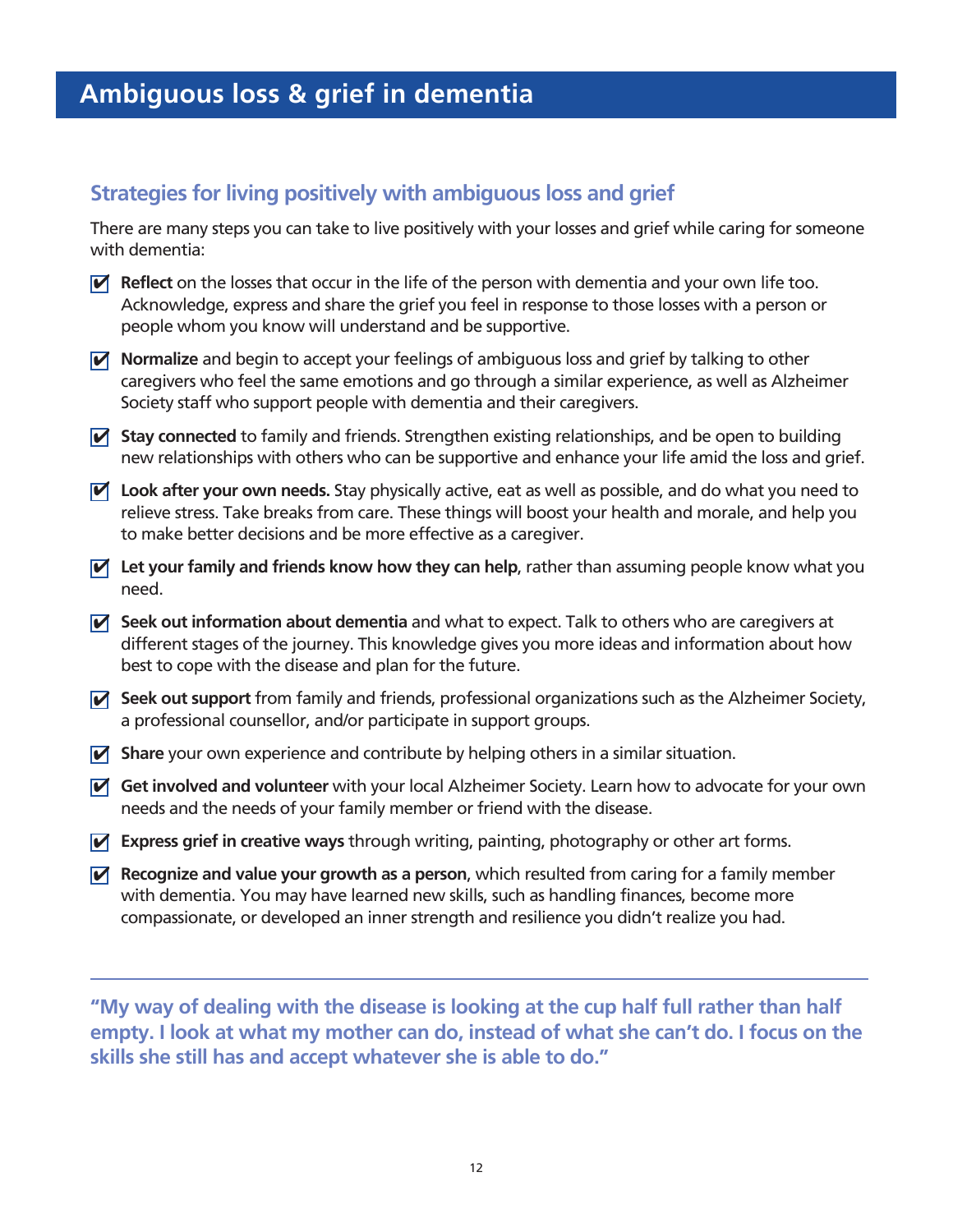#### **Resources**

- 1. Alzheimer Society of Canada, *Grieving*. Available at www.alzheimer.ca/grief
- 2. Alzheimer Society, *Ambiguous Loss and Grief: A resource for healthcare providers.* Available at www.alzheimer.ca/brochures
- 3. Boss, Pauline, *Ambiguous Loss: Learning to live with unresolved grief.* Harvard University Press, 2000. Book.
- 4. Boss, Pauline, *Loving Someone Who Has Dementia: How to find hope while coping with stress and grief.* John Wiley & Sons, 2011. Book.
- 5. Boss, Pauline, *The Ambiguous Loss of Dementia: Finding meaning and hope.* 2009. DVD.
- 6. Murray Alzheimer Research and Education Program, *Living and Transforming with Loss & Grief: An inspirational guide for persons with early-stage memory loss and their partners in care.* A By Us For Us Guide. Available at www.the-ria.ca/by-us-for-us-guides
- 7. Horst, Glen. *Grief in times of celebration: The empty spot.* 2017. Available at www. virtualhospice.ca/griefintimesofcelebration
- 8. Vancouver Island Health Authority, *Grief, Loss and Dementia: Caregivers share their journeys.* DVD, 2011 and supporting documents CD (Workbook for Dementia Caregivers, A Quick Guide for Family Caregivers, and A Quick Guide for Professional Caregivers).
- 9. www.mygrief.ca a website developed by grief experts designed to help users understand and work through their grief.

# **Where can I get further information?**

Please refer to the following resources available from your local Alzheimer Society and also at www.alzheimer.ca.

#### **Progression series:**

**Overview** Early stage Middle stage Late stage End of life

#### **Day-to-day series:**

Communication Personal care Meal times Moving to long-term care series

#### **Conversations About:**

Decision-making Living alone Intimacy and sexuality Driving

#### **Other helpful resources:**

All about me All about me: A conversation starter

**Note:** This publication provides guidance but is not intended to replace the advice of a healthcare professional. Consult your healthcare provider about changes in the person's condition, or if you have questions or concerns.